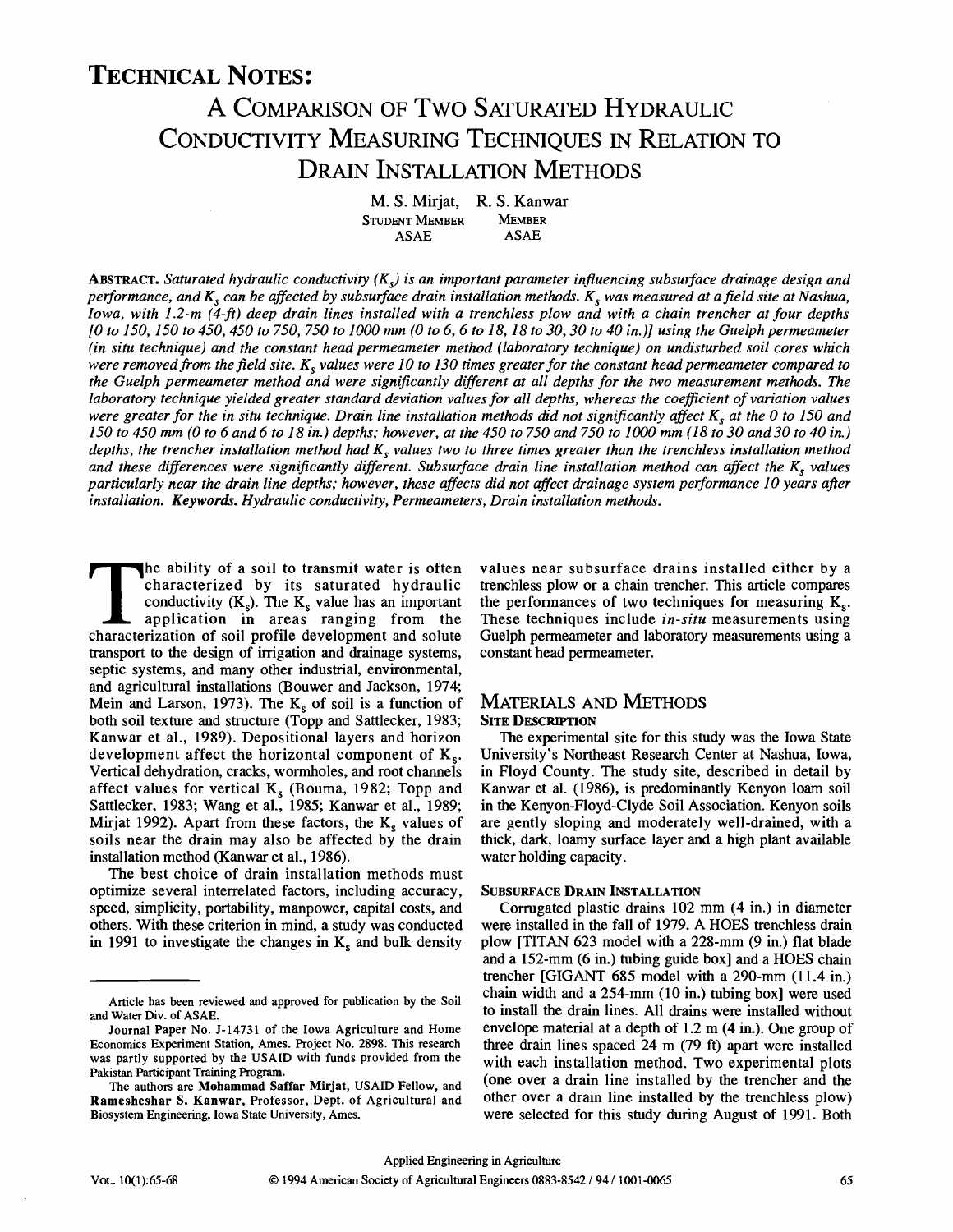experimental plots consisted of a  $1 \times 3$  m (3.28  $\times$  9.84 ft) area centered over the drain line. The plots were divided into three rows 450 mm (18 in.) apart, with the middle row located exactly over the drain line, and the other two rows located at a distance of 450 mm (18 in.) on either side and parallel to the drain line. Three locations along each row [1.4 m (4.6 ft) apart] were used to take in-field readings for  $K_s$  measurements at depths of 0 to 150, 150 to 450, 450 to 750, and 750 to 1000 mm (0 to 6, 6 to 18, 18 to 30, and 30 to 40 in.) at each location.

#### SATURATED HYDRAULIC CONDUCTIVITY  $(K_{s})$ **MEASUREMENTS**

 $K<sub>s</sub>$  values of the soil were measured in-situ with the Guelph permeameter (Reynolds and Elrick, 1986; Reynolds et al., 1983). In the laboratory,  $K_s$  values were measured on undisturbed soil cores using a constant head permeameter (Klute and Dirksen, 1986). A brief description of each method and a detailed description of the procedures used are given below.

Guelph permeameter and procedure description: The Guelph permeameter is basically an "in-hole" Mariotte bottle constructed from concentric, transparent acrylic tubes where an air-inlet (inner) tube provides the air supply, a reservoir (outer) tube allows measurement of flow from the permeameter, and an outlet (outer) tube provides a conduit to carry water to the bottom of the hole. The construction and procedures are described in detail by Reynolds et al. (1983) and Reynolds and Elrick (1986), therefore, only the details peculiar to this work are given here.

Three Guelph permeameters were used simultaneously to collect data on  $K_s$  at three locations across rows. For each measurement, a 60-mm (2.4-in.) diameter hole was prepared with an auger. The permeameter was centered over the hole and lowered so die tip entered the hole bed without disturbing the sides or the bottom. The permeameter was filled with water, and adjusted until a 50 mm (2 in.) water head was established in the hole. The rate of fall of water level in the reservoir was recorded every 2 min until steady state was reached. The rate of fall over time was calculated by finding the difference between two readings and dividing by 2 min. The measurement procedures were repeated with a 100 mm (4 in.) water head in the hole.

Laboratory method (constant head permeameter) and procedure description:  $K_s$  was measured in undisturbed cores using a constant head permeameter. In this method, water passes through a saturated soil column of uniform cross-section. A constant head above the soil column is maintained. The amount of water passing through the column is collected until steady-state flow has been reached. Three soil cores (75 mm diameter  $\times$  75 mm long (3 in. x 3 in.) near each hole prepared for *in-situ* measurement were taken to determine  $K_s$  in the laboratory. A total of 27 soil cores were collected for each of the four depths studied at each experimental plot. Soil cores were collected in cylindrical metal containers that served as retainers for the soil  $K<sub>s</sub>$  determination. In the laboratory, one end of each sample was covered with cheese cloth held by a rubber band and placed in a tray with the cloth-covered end facing down. The tray was filled with water to a depth just below the top of the samples. Undisturbed samples were

allowed to soak in water until completely saturated. Once saturated, a piece of filter paper was placed on top of each core. Samples were shifted to an air-tight chamber of the constant head permeameter where standard procedures as explained by Klute and Dirksen (1986) were followed to complete the measurements. Soil particle size and bulk density were also determined using standard methods.

## RESULTS AND DISCUSSION

Guelph permeameter *{in-situ)* and constant head permeameter (laboratory) techniques were statistically compared within each experimental plot on the basis of mean K<sub>s</sub>, range (R), standard deviation (SD), and coefficient of variation (CV) of the  $K_s$  values. The  $K_s$ , R, SD, and CV values for the two techniques for the two experimental plots are given in table 1. At all depths,  $K_s$ values for the laboratory method were 10 to 130 times greater than those determined *in-situ.* The differences in mean  $K_s$  values for all depths were significant at the  $0.05$ probability level between the two measuring techniques. There could be several possible explanations for these differences in  $K_s$  measurement techniques. The primary reason is the difference between the two  $K_s$  measuring techniques themselves. The Guelph permeameter does not measure either the vertical or horizontal  $K_s$  separately but some combination of horizontal and vertical components of  $K_s$  (Reynolds and Elrick, 1986), whereas, the laboratory method measures only the vertical component of  $K_s$ . The other reason is presence of macropores (cracks, wormholes, wall effects, etc.). Many of the cores tested in the laboratory had visible root and wormholes [about 2 to 10 mm (0.08 to 0.4 in.) in diameter]. Some of these holes ran through the entire soil core which must have caused pipe flow. Also, the short length of the laboratory cores

**Table 1. Saturated hydraulic conductivity (Kg), range (R), standard deviation (SD), and coefficient of variance (CV) at two selected plots over trenched drains as determined by two measuring techniques** 

| Depth from<br>Soil Surface | Method  | N  | Mean $K_s^*$<br>(mm/h) | Range<br>(mm/h) | SD<br>(mm/h) | CV<br>(%) |  |  |  |  |  |  |  |
|----------------------------|---------|----|------------------------|-----------------|--------------|-----------|--|--|--|--|--|--|--|
| <b>Trench Method</b>       |         |    |                        |                 |              |           |  |  |  |  |  |  |  |
| $0-150$ mm                 | In-situ | 9  | 17.0 <sup>a</sup>      | $2.8 - 30.3$    | 9.7          | 57.1      |  |  |  |  |  |  |  |
|                            | Lab     | 27 | 66.2 <sup>b</sup>      | 26.7-106.0      | 25.3         | 38.2      |  |  |  |  |  |  |  |
| 150-450 mm                 | In-situ | 9  | 10.1 <sup>a</sup>      | $4.9 - 28.5$    | 7.4          | 73.3      |  |  |  |  |  |  |  |
|                            | Lab     | 27 | 57.6 <sup>b</sup>      | $26.7 - 89.5$   | 19.0         | 33.0      |  |  |  |  |  |  |  |
| 450-750 mm                 | In-situ | 9  | 16.2 <sup>a</sup>      | $0.5 - 62.2$    | 13.2         | 81.5      |  |  |  |  |  |  |  |
|                            | Lab     | 27 | 86.3 <sup>b</sup>      | 23.4-112.0      | 28.7         | 33.3      |  |  |  |  |  |  |  |
| 750-1000 mm                | In-situ | 9  | 13.2 <sup>a</sup>      | $0.1 - 39.1$    | 17.4         | 131.8     |  |  |  |  |  |  |  |
|                            | Lab     | 27 | 97.9 <sup>b</sup>      | $20.0 - 160.0$  | 32.7         | 33.4      |  |  |  |  |  |  |  |
| <b>Trenchless Method</b>   |         |    |                        |                 |              |           |  |  |  |  |  |  |  |
| $0-150$ mm                 | In-situ | 9  | 11.2 <sup>a</sup>      | $4.1 - 39.6$    | 11.1         | 99.1      |  |  |  |  |  |  |  |
|                            | Lab     | 27 | 63.6 <sup>b</sup>      | 21.4 98.4       | 26.3         | 41.4      |  |  |  |  |  |  |  |
| 150-450 mm                 | In-situ | 9  | 8.4 <sup>a</sup>       | $0.3 - 31.8$    | 9.6          | 114.3     |  |  |  |  |  |  |  |
|                            | Lab     | 27 | 49.4 <sup>b</sup>      | $12.8 - 98.6$   | 21.4         | 43.3      |  |  |  |  |  |  |  |
| 450-750 mm                 | In-situ | 9  | 5.5 <sup>a</sup>       | $0.2 - 22.8$    | 6.9          | 125.5     |  |  |  |  |  |  |  |
|                            | Lab     | 27 | 41.4 <sup>b</sup>      | $0.6 - 88.0$    | 20.2         | 48.8      |  |  |  |  |  |  |  |
| 750-1000 mm                | In-situ | 9  | 0.9 <sup>a</sup>       | $0.1 -$<br>2.5  | 0.8          | 88.9      |  |  |  |  |  |  |  |
|                            | Lab     | 27 | 40.2 <sup>b</sup>      | 10.4 85.5       | 26.7         | 66.4      |  |  |  |  |  |  |  |

Means followed by same letter are not significantly different at  $5%$ probability level for that depth.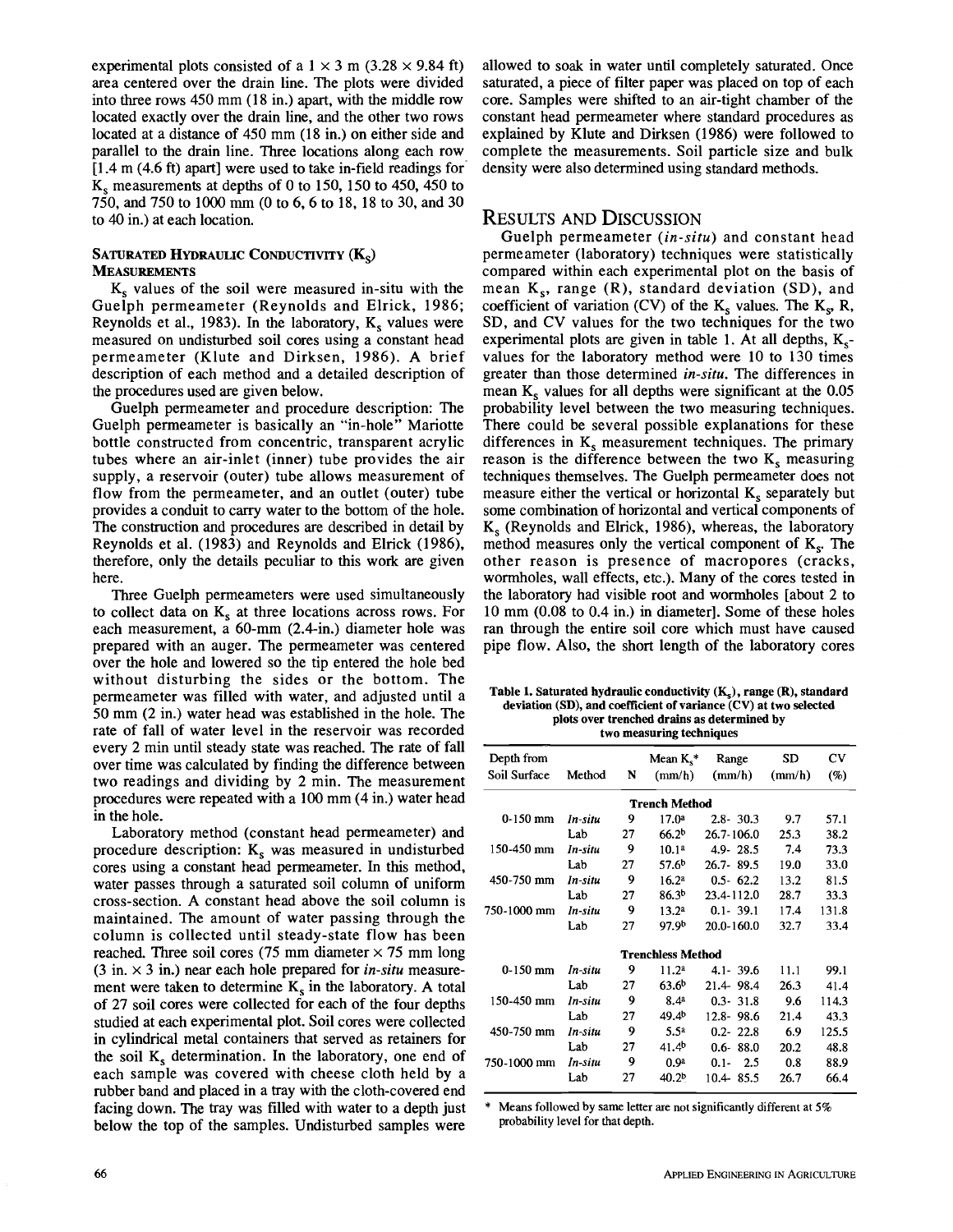compared to the flow domain of the Guelph permeameter could be an important factor causing differences between the field and laboratory methods. These findings are in agreement with those of Kanwar et al. (1989); they found  $\overline{K_s}$  values 10 to 800 times greater for the laboratory method than for the Guelph, and velocity permeameter methods.

The R, SD, and CV for two  $K_s$  measurement techniques are given in table 1 for the two experimental plots. The laboratory technique yielded greater SD values compared to the *in situ* technique for all depths, whereas, the CV values were greater for the *in situ* technique. In general, greater CV variation is an indicative of poor estimates under that measuring technique, but generalization is of course not always true. As pointed out by Lee et al. (1985), the higher CV values do not mean that a poor estimate of  $K_s$  is obtained, but rather that considerable inherent variation exists within the measuring techniques. By the same token, lower CV values do not necessarily mean that corresponding  $K_s$  values are more accurately obtained, they may simply mean that the measurement technique is sampling only a subset of the entire population of  $K_s$ values. The CV values, therefore, include variation resulting from both the populations being measured and the measurement technique itself (Warrick and Nielsen, 1980). Generally, the high CV values (table 1) indicate that a relatively large number of measurements are required to obtain a reliable estimate of  $K_s$  by means of any measuring technique.

Regardless of measuring techniques, it is seen that a different pattern of difference in the mean  $K_s$  values was found for the two installation methods (table 2). The  $K_s$ values increased with depth in the plot over the trenched drains, whereas the opposite trends in the mean  $K_s$  values were observed with increasing depth in the plot over trenchless drains. The  $K_s$  values at 0 to 150 mm and 150 to 450 mm (0 to 6 and 6 to 18 in.) were not significantly different for the installation methods. The trench method, however, resulted in roughly one to three times greater  $K_s$ values than the trenchless method at the 450 to 750 mm and 750 to 1000 mm (18 to 30 and 30 to 40 in.) depths. These differences were significant at the 5% level of significance using standard analysis of variance procedures. The differences in  $K_s$  values at 450 to 750 mm and 750 to 1000 mm (18 to 30 and 30 to 40 in.) depths might be due to the installation methods. During the

**Table 2. Analysis of variance to compare the two installation methods according to saturated hydraulic conductivity Kg, mm/h results** 

|           |             | Trench |      | <b>Trenchless</b>                  |      |       |           |
|-----------|-------------|--------|------|------------------------------------|------|-------|-----------|
| Parameter |             | Mean   | SD   | Mean                               | SD   | F     | $Pr$ > F  |
|           |             |        |      | <i><b>In-situ Measurements</b></i> |      |       |           |
| Depth     | $0-150$ mm  | 17.0   | 9.7  | 11.2                               | 11.2 | 1.37  | 0.2592    |
|           | 150-450 mm  | 10.1   | 7.4  | 8.4                                | 9.6  | 0.17  | 0.6829    |
|           | 450-750 mm  | 16.2   | 13.2 | 5.5                                | 6.9  | 4.65  | $0.0466*$ |
|           | 750-1000 mm | 13.2   | 17.4 | 0.9                                | 0.8  | 4.53  | $0.0492*$ |
|           |             |        |      | <b>Laboratory Measurements</b>     |      |       |           |
| Depth     | $0-150$ mm  | 66.2   | 25.3 | 63.6                               | 26.3 | 0.15  | 0.6996    |
|           | 150-450 mm  | 57.6   | 19.0 | 49.4                               | 21.4 | 2.22  | 0.1419    |
|           | 450-750 mm  | 86.3   | 28.7 | 41.4                               | 20.2 | 44.24 | $0.0001*$ |
|           | 750-1000 mm | 97.9   | 32.7 | 40.2                               | 26.7 | 56.74 | $0.0001*$ |

**\* Means are significantly different at 0.05 level.** 

installation process, the soil's physical properties are usually altered. For example, a trencher machine removes the clayey subsoil and trenches are usually back filled with more permeable topsoil, thus greater  $K_s$  values can be anticipated. Lateral compaction and smearing of the clayey subsoil often accompanies trenchless plow installations which might contribute to lower  $K_s$  values. Mirjat and Kanwar (1992) observed differences in soil physical properties for the two installation methods. High clay contents were observed where the drains were installed by the trenchless method. Although soil physical and hydraulic characteristics near the drain appeared to be affected by installation method, overall drainage system performance, (in terms of total outflow and field water table depths) was not affected by installation method 10 years after installation (Mirjat and Kanwar, 1992).

### **CONCLUSIONS**

Experiments were conducted to compare two saturated hydraulic conductivity  $(K<sub>s</sub>)$  measuring techniques. The measurements were made in two plots selected over two subsurface drain installation methods (trenchless plow and chain trencher). Two measuring techniques, Guelph permeameter *(in-situ)* and constant head permeameter (laboratory), were used to determine the  $K_s$  values at four different depths. This study resulted in the following conclusions:

- $\cdot$  K<sub>s</sub> values determined by the laboratory technique were 10 to 130 greater than those measured *in-situ*  using the Guelph permeameter. The differences in mean  $K_s$  values for all depth were significant at the 0.05 probability level between two measuring techniques.
- The laboratory technique yielded greater SD values than those calculated with *in situ* data for all depths, whereas, opposite trends in CV values were observed between two measuring techniques.
- The  $K_s$  values at 0 to 150 mm and 150 to 450 mm (0 to 6 in. and 6 to 18 in.) depths were not significantly different between installation methods. However,  $K_s$  values at 450 to 750 mm and 750 to 1000 mm (18 to 30 in. and 30 to 40 in.) depths were about two to three times greater for drains installed with a trencher than those for drains installed with a trenchless plow. At the lower depths, the  $K_s$  values near the drain were significantly different at the 0.05 probability level between the two drain installation methods.

#### **REFERENCES**

- **Bouma, J. 1982. Measuring the hydraulic conductivity of soil horizons with continuous macropores.** *Soil Sci. Soc. Am. J.*  **46:438-441.**
- **Bouwer, H., and R. D. Jackson. 1974. Determining soil properties. In** *Drainage for Agriculture,* **ed. J. van Schifgaarde. Madison, WI: Am. Soc. Agron. Agronomy 17:611-672.**
- **Kanwar, R. S., H. A. Rizvi, M. Ahmed, R. Horton and S. J. Marley. 1989. Measurement of field-saturated hydraulic conductivity by using Guelph permeameter.** *Transactions of theASAE* **32(6): 1885-1890.**